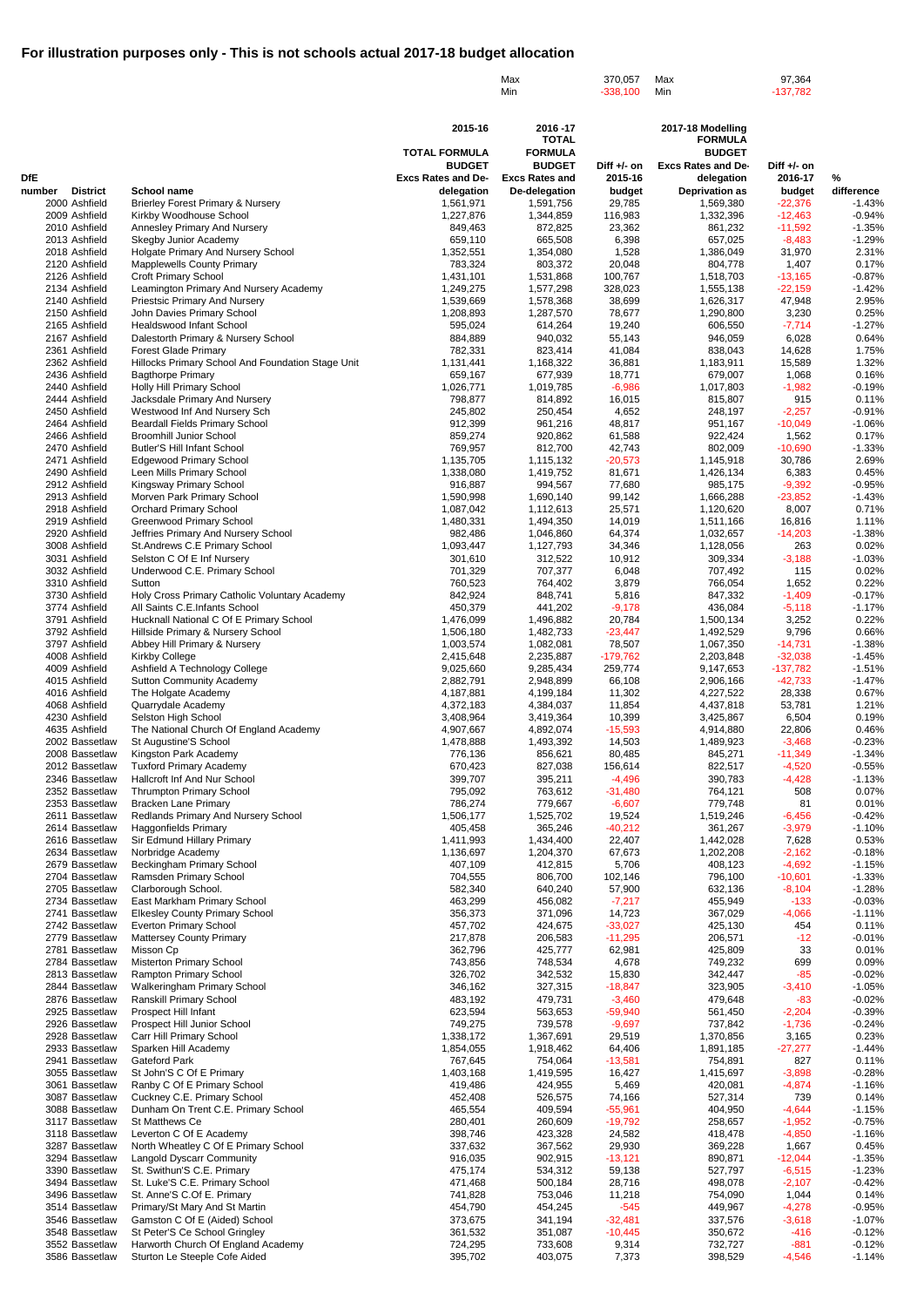|                                  |                                                                        |                                            | Max<br>Min                             | 370,057<br>$-338,100$  | Max<br>Min                              | 97,364<br>$-137,782$     |                      |
|----------------------------------|------------------------------------------------------------------------|--------------------------------------------|----------------------------------------|------------------------|-----------------------------------------|--------------------------|----------------------|
|                                  |                                                                        |                                            |                                        |                        |                                         |                          |                      |
|                                  |                                                                        | 2015-16                                    | 2016-17<br><b>TOTAL</b>                |                        | 2017-18 Modelling<br><b>FORMULA</b>     |                          |                      |
|                                  |                                                                        | <b>TOTAL FORMULA</b>                       | <b>FORMULA</b>                         |                        | <b>BUDGET</b>                           |                          |                      |
| <b>DfE</b>                       |                                                                        | <b>BUDGET</b><br><b>Excs Rates and De-</b> | <b>BUDGET</b><br><b>Excs Rates and</b> | Diff +/- on<br>2015-16 | <b>Excs Rates and De-</b><br>delegation | Diff $+/-$ on<br>2016-17 | %                    |
| <b>District</b><br>number        | School name                                                            | delegation                                 | De-delegation                          | budget                 | <b>Deprivation as</b>                   | budget                   | difference           |
| 3592 Bassetlaw<br>3710 Bassetlaw | Sutton Cum Lound C.E.<br>St.Joseph'S Retford                           | 311,786<br>724,213                         | 319,988<br>737,475                     | 8,202<br>13,262        | 316,689<br>738,003                      | $-3,300$<br>528          | $-1.04%$<br>0.07%    |
| 3764 Bassetlaw                   | St Patricks Catholic Primary                                           | 437,269                                    | 472,723                                | 35,454                 | 467,132                                 | $-5,591$                 | $-1.20%$             |
| 3768 Bassetlaw<br>3771 Bassetlaw | Holy Family Catholic Primary<br><b>Worksop Priory</b>                  | 788,294<br>854,120                         | 774,579<br>832,094                     | $-13,714$<br>$-22,025$ | 784,835<br>869,263                      | 10,255<br>37,169         | 1.31%<br>4.28%       |
| 3772 Bassetlaw                   | <b>Ordsall Primary School</b>                                          | 1,408,448                                  | 1,509,752                              | 101,304                | 1,511,303                               | 1,551                    | 0.10%                |
| 4001 Bassetlaw<br>4002 Bassetlaw | Retford Oaks Academy<br>Serlby Park Academy                            | 3,498,509<br>3,496,599                     | 3,571,136<br>3,256,363                 | 72,627<br>$-240,236$   | 3,574,418<br>3,209,018                  | 3,282<br>$-47,345$       | 0.09%<br>$-1.48%$    |
| 4011 Bassetlaw                   | Outwood Academy Valley                                                 | 6,597,088                                  | 6,672,354                              | 75,267                 | 6,693,710                               | 21,355                   | 0.32%                |
| 4012 Bassetlaw<br>4452 Bassetlaw | Outwood Academy Portland<br><b>Tuxford Academy</b>                     | 5,092,364<br>5,928,535                     | 5,097,682<br>5,946,777                 | 5,318<br>18,243        | 5,022,717<br>5,923,335                  | $-74,965$<br>$-23,442$   | $-1.49%$<br>$-0.40%$ |
| 4456 Bassetlaw                   | The Elizabethan Academy                                                | 4,108,890                                  | 4,302,936                              | 194,046                | 4,306,798                               | 3,862                    | 0.09%                |
| 2017 Broxtowe<br>2023 Broxtowe   | Sunnyside Spencer Academy<br><b>Beeston Fields Primary School</b>      | 489,805<br>1,371,325                       | 639,267<br>1,404,266                   | 149,462<br>32,941      | 631,178<br>1,384,702                    | $-8,089$<br>$-19,564$    | $-1.28%$<br>$-1.41%$ |
| 2271 Broxtowe                    | Bramcote Hills Primary School.                                         | 1,325,315                                  | 1,374,677                              | 49,362                 | 1,378,361                               | 3,684                    | 0.27%                |
| 2274 Broxtowe                    | John Clifford School                                                   | 1,457,512                                  | 1,497,832                              | 40,320                 | 1,527,268                               | 29,436                   | 1.93%                |
| 2282 Broxtowe<br>2286 Broxtowe   | Beeston Rylands Junior School<br><b>Trent Vale Infant School</b>       | 654,182<br>608,199                         | 623,354<br>600,576                     | $-30,828$<br>$-7,623$  | 624,751<br>600,042                      | 1,397<br>$-535$          | 0.22%<br>$-0.09%$    |
| 2294 Broxtowe                    | College House Junior School                                            | 951,035                                    | 1,052,191                              | 101,156                | 1,054,897                               | 2,707                    | 0.26%                |
| 2298 Broxtowe<br>2299 Broxtowe   | Meadow Lane Infants School<br><b>Eskdale Junior</b>                    | 769,978<br>906,947                         | 783,063<br>922,684                     | 13,085<br>15,737       | 784,549<br>948,245                      | 1,486<br>25,561          | 0.19%<br>2.70%       |
| 2300 Broxtowe                    | Albany Junior School                                                   | 686,869                                    | 754,103                                | 67,234                 | 756,321                                 | 2,217                    | 0.29%                |
| 2301 Broxtowe<br>2302 Broxtowe   | Albany Infants School<br>Alderman Pounder Infant School And Nursery    | 641,477<br>821,948                         | 615,780<br>835,400                     | $-25,698$<br>13,453    | 617,217<br>850,123                      | 1,437<br>14,723          | 0.23%<br>1.73%       |
| 2308 Broxtowe                    | William Lilley Inf Nsry School                                         | 701,078                                    | 649,961                                | $-51,117$              | 650,678                                 | 716                      | 0.11%                |
| 2310 Broxtowe<br>2315 Broxtowe   | <b>Fairfield Primary</b><br>Chetwynd Primary Academy                   | 1,565,673<br>1,068,434                     | 1,714,931<br>1,052,575                 | 149,258<br>$-15,858$   | 1,718,461<br>1,052,839                  | 3,530<br>264             | 0.21%<br>0.03%       |
| 2316 Broxtowe                    | Toton Bispham Drive Junior                                             | 828,453                                    | 870,544                                | 42,090                 | 870,405                                 | $-138$                   | $-0.02%$             |
| 2317 Broxtowe                    | <b>Toton Banks Road Infants</b><br><b>Brinsley Primary School</b>      | 678,918                                    | 688,383                                | 9,465<br>94,870        | 688,214                                 | $-169$<br>1,032          | $-0.02%$             |
| 2395 Broxtowe<br>2406 Broxtowe   | Lynncroft Primary School                                               | 538,812<br>577,989                         | 633,682<br>603,081                     | 25,093                 | 634,714<br>609,196                      | 6,115                    | 0.16%<br>1.00%       |
| 2414 Broxtowe                    | <b>Gilthill Primary School</b>                                         | 764,100                                    | 778,662                                | 14,562                 | 779,640                                 | 979                      | 0.13%                |
| 2416 Broxtowe<br>2417 Broxtowe   | Larkfields Junior<br><b>Horsendale Primary</b>                         | 811,471<br>787,053                         | 858,671<br>818,056                     | 47,199<br>31,003       | 859,188<br>807,285                      | 518<br>$-10,771$         | 0.06%<br>$-1.33%$    |
| 2418 Broxtowe                    | Larkfields Infant School                                               | 692,801                                    | 707,751                                | 14,950                 | 710,471                                 | 2,720                    | 0.38%                |
| 2900 Broxtowe<br>2901 Broxtowe   | <b>Kimberley Primary</b><br>Round Hill Primary                         | 571,695<br>1,475,621                       | 596,298<br>1,538,530                   | 24,603<br>62,909       | 588,853<br>1,542,580                    | $-7,444$<br>4,049        | $-1.26%$<br>0.26%    |
| 2910 Broxtowe                    | <b>Hollywell Primary</b>                                               | 701,565                                    | 711,420                                | 9,855                  | 713,069                                 | 1,649                    | 0.23%                |
| 2934 Broxtowe<br>3021 Broxtowe   | Mornington Primary School<br>Stapleford St John'S Ce Prim              | 1,107,572<br>415,541                       | 1,089,178<br>436,404                   | $-18,394$<br>20,863    | 1,082,367<br>431,358                    | $-6,811$<br>$-5,046$     | $-0.63%$<br>$-1.17%$ |
| 3143 Broxtowe                    | Trowell C Of E Primary School                                          | 701,364                                    | 724,846                                | 23,482                 | 721,288                                 | $-3,557$                 | $-0.49%$             |
| 3331 Broxtowe<br>3370 Broxtowe   | Springbank Primary<br><b>Bramcote C E Primary School</b>               | 964,854<br>756,115                         | 1,012,116<br>743,448                   | 47,261<br>$-12,666$    | 998,434<br>747,628                      | $-13,682$<br>4,180       | $-1.37%$<br>0.56%    |
| 3763 Broxtowe                    | The Priory Catholic Voluntary Academy                                  | 767,444                                    | 800,109                                | 32,666                 | 807,300                                 | 7,191                    | 0.89%                |
| 3783 Broxtowe<br>3789 Broxtowe   | Awsworth Primary And Nursery<br>Brookhill Leys Primary & Nursery       | 841,632<br>1,279,859                       | 952,774<br>1,389,336                   | 111,142<br>109,477     | 947,626<br>1,434,241                    | $-5,148$<br>44,905       | $-0.54%$<br>3.13%    |
| 3795 Broxtowe                    | <b>Greasley Beauvale Primary</b>                                       | 1,231,925                                  | 1,238,320                              | 6,395                  | 1,242,903                               | 4,583                    | 0.37%                |
| 3796 Broxtowe<br>4019 Broxtowe   | Wadsworth Fields Primary<br>Hall Park Academy                          | 933,535<br>2,636,263                       | 981,098<br>2,553,881                   | 47,563<br>$-82,382$    | 983,997<br>2,598,973                    | 2,899<br>45,091          | 0.29%<br>1.73%       |
| 4117 Broxtowe                    | Alderman White School                                                  | 3,647,883                                  | 3,716,774                              | 68,891                 | 3,662,522                               | $-54,252$                | $-1.48%$             |
| 4119 Broxtowe<br>4121 Broxtowe   | The Bramcote School<br><b>Chilwell School</b>                          | 2,373,915<br>3,375,827                     | 2,372,571<br>3,215,289                 | $-1,344$<br>$-160,537$ | 2,384,001<br>3,237,602                  | 11,430<br>22,312         | 0.48%<br>0.69%       |
| 4226 Broxtowe                    | The Kimberley School                                                   | 5,561,792                                  | 5,547,012                              | $-14,780$              | 5,489,692                               | $-57,321$                | $-1.04%$             |
| 5401 Broxtowe<br>2014 Gedling    | George Spencer Academy                                                 | 5,478,224                                  | 5,603,224<br>1,041,816                 | 125,000<br>86,579      | 5,613,415                               | 10,191<br>$-5,652$       | 0.18%<br>$-0.55%$    |
| 2200 Gedling                     | Arnbrook Primary School/Children'S Centre<br>Arno Vale Junior School   | 955,236<br>843,237                         | 848,799                                | 5,562                  | 1,036,164<br>851,885                    | 3,087                    | 0.36%                |
| 2201 Gedling                     | Ernehale Junior School                                                 | 847,523                                    | 879,108                                | 31,584                 | 883,144                                 | 4,037                    | 0.46%                |
| 2202 Gedling<br>2203 Gedling     | Woodthorpe Infants School<br><b>Richard Bonington Primary</b>          | 664,202<br>1,424,079                       | 668,993<br>1,446,901                   | 4,791<br>22,823        | 668,002<br>1,466,562                    | $-990$<br>19,661         | $-0.15%$<br>1.34%    |
| 2206 Gedling                     | Ernehale Infant School                                                 | 745,717                                    | 781,549                                | 35,832                 | 789,144                                 | 7,595                    | 0.96%                |
| 2213 Gedling<br>2222 Gedling     | Coppice Farm Primary School<br>Killisick Junior School                 | 656,541<br>719,956                         | 666,023<br>729,567                     | 9,482<br>9,611         | 673,264<br>758,774                      | 7,241<br>29,207          | 1.08%<br>3.85%       |
| 2223 Gedling                     | Pinewood Infant School And Foundation Unit                             | 703,375                                    | 741,870                                | 38,495                 | 732,242                                 | $-9,628$                 | $-1.31%$             |
| 2224 Gedling<br>2225 Gedling     | <b>Robert Mellors Primary</b><br>Haddon Primary School                 | 794,242<br>722,080                         | 818,079<br>738,638                     | 23,837<br>16,558       | 857,660<br>739,115                      | 39,581<br>477            | 4.62%<br>0.06%       |
| 2226 Gedling                     | <b>Carlton Central Junior School</b>                                   | 742,899                                    | 791,720                                | 48,821                 | 788,578                                 | $-3,142$                 | $-0.40%$             |
| 2227 Gedling<br>2228 Gedling     | Carlton Central Inf And Nurs School<br>Mapperley Plains Primary School | 601,751<br>1,064,530                       | 633,619<br>1,077,073                   | 31,868<br>12,542       | 625,615<br>1,076,850                    | $-8,004$<br>$-223$       | $-1.28%$<br>$-0.02%$ |
| 2234 Gedling                     | Parkdale Primary School                                                | 1,432,321                                  | 1,474,367                              | 42,046                 | 1,473,330                               | $-1,036$                 | $-0.07%$             |
| 2236 Gedling<br>2237 Gedling     | Porchester Junior School<br>Carlton Standhill Infs School              | 671,351<br>566,882                         | 680,796<br>559,879                     | 9,445<br>$-7,003$      | 681,422<br>554,382                      | 626<br>$-5,497$          | 0.09%<br>$-0.99%$    |
| 2238 Gedling                     | <b>Priory Junior School</b>                                            | 782,121                                    | 804,140                                | 22,020                 | 805,788                                 | 1,647                    | 0.20%                |
| 2239 Gedling<br>2244 Gedling     | Phoenix Infant And Nursery Sch<br>Willow Farm Primary School           | 689,660<br>791,798                         | 691,005<br>793,264                     | 1,345<br>1,466         | 682,140<br>793,093                      | $-8,865$<br>$-171$       | $-1.30%$<br>$-0.02%$ |
| 2247 Gedling                     | Westdale Junior School                                                 | 837,476                                    | 868,156                                | 30,680                 | 868,296                                 | 140                      | 0.02%                |
| 2248 Gedling<br>2685 Gedling     | Westdale Infants' School<br>Bestwood Village Hawthorne                 | 688,936<br>782,027                         | 707,057<br>819,261                     | 18,121<br>37,234       | 707,273<br>808,472                      | 216<br>$-10,789$         | 0.03%<br>$-1.33%$    |
| 2699 Gedling                     | <b>Burton Joyce Primary School</b>                                     | 1,173,603                                  | 1,217,083                              | 43,480                 | 1,216,853                               | $-230$                   | $-0.02%$             |
| 2700 Gedling                     | Manor Park Infants School                                              | 578,246                                    | 552,230                                | $-26,017$              | 545,446                                 | $-6,783$                 | $-1.24%$             |
| 2775 Gedling<br>2787 Gedling     | Lambley Primary School<br><b>Newstead Primary School</b>               | 482,912<br>476,765                         | 521,293<br>485,667                     | 38,381<br>8,902        | 521,780<br>479,882                      | 487<br>$-5,785$          | 0.09%<br>$-1.21%$    |
| 2788 Gedling                     | Abbey Gates Primary School                                             | 770,455                                    | 751,659                                | $-18,796$              | 751,527                                 | $-132$                   | $-0.02%$             |
| 2860 Gedling<br>2911 Gedling     | Sir John Sherbrooke Junior<br><b>Stanhope Primary School</b>           | 692,142<br>814,262                         | 667,704<br>928,351                     | $-24,437$<br>114,089   | 669,354<br>930,114                      | 1,650<br>1,763           | 0.25%<br>0.19%       |
| 2916 Gedling                     | <b>Arnold Mill Primary</b>                                             | 1,092,501                                  | 1,134,613                              | 42,113                 | 1,144,071                               | 9,457                    | 0.83%                |
| 2942 Gedling<br>3018 Gedling     | <b>Arnold View Primary</b><br>All Hallows C.E.Controlled Primary       | 1,057,751<br>798,912                       | 1,085,003<br>790,378                   | 27,252<br>$-8,534$     | 1,093,333<br>790,393                    | 8,330<br>15              | 0.76%<br>0.00%       |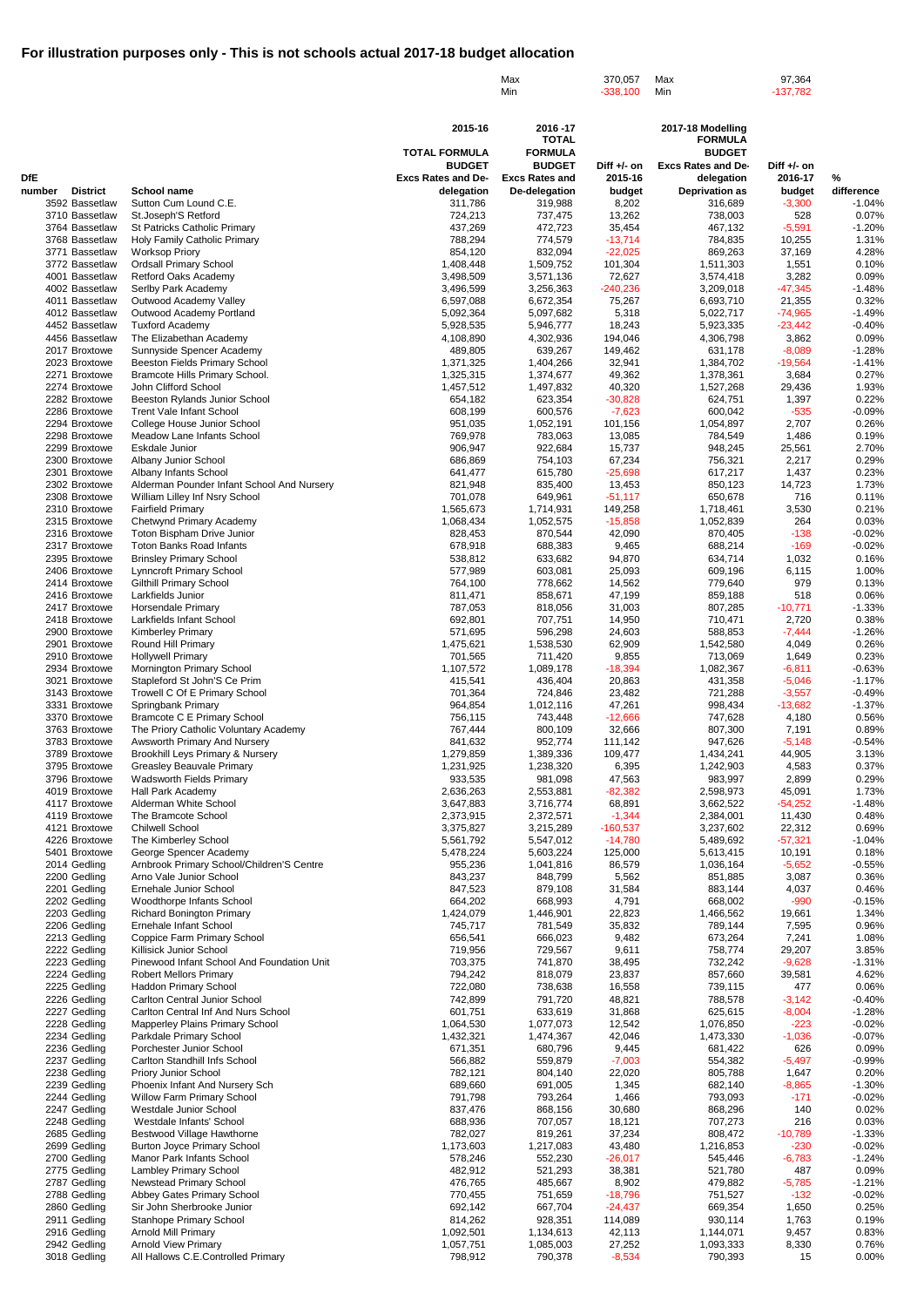|                                           |                                                                                  |                           | Max<br>Min                     | 370,057<br>$-338,100$ | Max<br>Min                       | 97,364<br>$-137,782$   |                      |
|-------------------------------------------|----------------------------------------------------------------------------------|---------------------------|--------------------------------|-----------------------|----------------------------------|------------------------|----------------------|
|                                           |                                                                                  |                           |                                |                       |                                  |                        |                      |
|                                           |                                                                                  | 2015-16                   | 2016-17                        |                       | 2017-18 Modelling                |                        |                      |
|                                           |                                                                                  | <b>TOTAL FORMULA</b>      | <b>TOTAL</b><br><b>FORMULA</b> |                       | <b>FORMULA</b><br><b>BUDGET</b>  |                        |                      |
|                                           |                                                                                  | <b>BUDGET</b>             | <b>BUDGET</b>                  | Diff $+/-$ on         | <b>Excs Rates and De-</b>        | Diff +/- on            |                      |
| <b>DfE</b>                                |                                                                                  | <b>Excs Rates and De-</b> | <b>Excs Rates and</b>          | 2015-16               | delegation                       | 2016-17                | %                    |
| <b>District</b><br>number<br>3073 Gedling | School name<br>St. Wilfrid'S C.E. School                                         | delegation<br>764,476     | De-delegation<br>761,993       | budget<br>$-2,483$    | <b>Deprivation as</b><br>761,973 | budget<br>$-20$        | difference<br>0.00%  |
| 3350 Gedling                              | Arnold Seely Cofe Primary School                                                 | 436,272                   | 442,269                        | 5,997                 | 437,135                          | $-5,134$               | $-1.17%$             |
| 3352 Gedling<br>3568 Gedling              | Colwick St.John The Baptist<br>Linby Cum Papplewick                              | 772,217<br>481,288        | 803,798<br>487,360             | 31,582<br>6,072       | 805,749<br>488,570               | 1,950<br>1,210         | 0.24%<br>0.25%       |
| 3606 Gedling                              | Woods Foundation C Of E Aided                                                    | 768,329                   | 773,965                        | 5,636                 | 773,824                          | $-141$                 | $-0.02%$             |
| 3690 Gedling                              | Sacred Heart Catholic Voluntary Academy                                          | 748,753                   | 769,655                        | 20,902                | 769,961                          | 306                    | 0.04%                |
| 3696 Gedling<br>3788 Gedling              | The Good Shepherd Catholic Voluntary Academy<br>Netherfield Primary              | 1,339,998<br>1,488,817    | 1,401,244<br>1,540,209         | 61,245<br>51,392      | 1,403,377<br>1,543,334           | 2,134<br>3,125         | 0.15%<br>0.20%       |
| 4005 Gedling                              | The Carlton Academy                                                              | 3,365,574                 | 3,564,739                      | 199,165               | 3,562,771                        | $-1,968$               | $-0.06%$             |
| 4084 Gedling<br>4091 Gedling              | The Redhill Academy<br>Arnold Hill Academy                                       | 5,686,404<br>6,256,532    | 5,753,052<br>6,045,086         | 66,648<br>$-211,445$  | 5,850,416<br>6,084,392           | 97,364<br>39,305       | 1.66%<br>0.65%       |
| 4107 Gedling                              | Carlton Le Willows Academy                                                       | 5,579,288                 | 5,739,682                      | 160,394               | 5,748,332                        | 8,650                  | 0.15%                |
| 4409 Gedling                              | <b>Colonel Frank Seely</b>                                                       | 3,705,627                 | 3,447,990                      | $-257,637$            | 3,459,930                        | 11,939                 | 0.35%                |
| 4700 Gedling<br>2003 Mansfield            | Christ The King Catholic Voluntary Academy<br>Mansfield Primary Academy          | 3,469,623<br>917,841      | 3,579,565<br>965,624           | 109,941<br>47,784     | 3,566,933<br>952,640             | $-12,632$<br>$-12,984$ | $-0.35%$<br>$-1.36%$ |
| 2004 Mansfield                            | Wainwright Primary Academy                                                       | 1,459,783                 | 1,384,756                      | $-75,027$             | 1,377,574                        | $-7,182$               | $-0.52%$             |
| 2015 Mansfield<br>2020 Mansfield          | Flying High Academy Ladybrook<br><b>Birklands Primary School</b>                 | 1,143,316<br>591,135      | 1,201,090<br>636,057           | 57,774<br>44,922      | 1,204,011<br>637,412             | 2,921<br>1,356         | 0.24%<br>0.21%       |
| 2022 Mansfield                            | The Bramble Academy                                                              | 864,237                   | 946,870                        | 82,633                | 934,167                          | $-12,703$              | $-1.36%$             |
| 2087 Mansfield                            | Peafield Lane Academy                                                            | 1,148,971                 | 1,163,310                      | 14,340                | 1,167,926                        | 4,616                  | 0.40%                |
| 2093 Mansfield<br>2094 Mansfield          | Nettleworth Infant And Nursery<br>Leas Park Junior School                        | 766,917<br>940,877        | 802,991<br>1,029,009           | 36,074<br>88,132      | 811,017<br>1,040,179             | 8,026<br>11,170        | 0.99%<br>1.07%       |
| 2107 Mansfield                            | John T Rice Infant And Nursery                                                   | 570,850                   | 563,787                        | $-7,063$              | 559,305                          | $-4,482$               | $-0.80%$             |
| 2108 Mansfield                            | Newlands Junior School                                                           | 692,367                   | 681,898                        | $-10,469$             | 686,386                          | 4,488                  | 0.65%                |
| 2174 Mansfield<br>2175 Mansfield          | Hetts Lane Infant Nursery<br><b>Eastlands Junior School</b>                      | 700,926<br>516,799        | 702,609<br>567,789             | 1,683<br>50,990       | 693,570<br>569,642               | $-9,039$<br>1,853      | $-1.30%$<br>0.33%    |
| 2176 Mansfield                            | Warsop Netherfield Infants                                                       | 521,625                   | 468,758                        | $-52,867$             | 463,227                          | $-5,531$               | $-1.19%$             |
| 2180 Mansfield<br>2923 Mansfield          | Sherwood County Junior School<br><b>Holly Primary School</b>                     | 819,085<br>1,044,164      | 853,209<br>1,069,657           | 34,124<br>25,493      | 855,296<br>1,068,887             | 2,087<br>$-770$        | 0.24%<br>$-0.07%$    |
| 2927 Mansfield                            | Church Vale Primary School                                                       | 764,991                   | 744,219                        | $-20,772$             | 740,535                          | $-3,685$               | $-0.50%$             |
| 2930 Mansfield                            | <b>Heatherley Primary School</b>                                                 | 753,328                   | 808,529                        | 55,201                | 804,141                          | $-4,388$               | $-0.55%$             |
| 2937 Mansfield<br>2947 Mansfield          | <b>Forest Town Primary</b><br>Berry Hill Primary School                          | 1,271,613<br>1,350,187    | 1,279,442<br>1,372,731         | 7,829<br>22,545       | 1,275,929<br>1,396,337           | $-3,512$<br>23,606     | $-0.28%$<br>1.69%    |
| 2948 Mansfield                            | <b>Crescent Primary School</b>                                                   | 1,153,984                 | 1,252,578                      | 98,595                | 1,255,864                        | 3,286                  | 0.26%                |
| 3004 Mansfield<br>3293 Mansfield          | St. Edmund'S C Of E Primary & Nursery School                                     | 743,369                   | 751,439                        | 8,070<br>120,587      | 760,034                          | 8,595                  | 1.13%<br>3.42%       |
| 3295 Mansfield                            | Northfield Primary And Nursery<br>Heathlands Primary And Nursery                 | 1,060,859<br>681,481      | 1,181,446<br>690,115           | 8,634                 | 1,223,287<br>681,264             | 41,840<br>$-8,852$     | $-1.30%$             |
| 3296 Mansfield                            | St. Peter'S C. Of E. Primary                                                     | 855,161                   | 890,742                        | 35,581                | 956,532                          | 65,790                 | 6.88%                |
| 3297 Mansfield<br>3298 Mansfield          | Abbey Primary School<br>Wynndale Primary                                         | 1,151,497<br>782,397      | 1,238,272<br>789,675           | 86,775<br>7,278       | 1,227,699<br>791,942             | $-10,572$<br>2,267     | $-0.86%$<br>0.29%    |
| 3767 Mansfield                            | St.Patrick'S R.C. School                                                         | 793,048                   | 776,182                        | $-16,866$             | 787,131                          | 10,949                 | 1.39%                |
| 3769 Mansfield                            | St Philip Neri / St Bede Catholic Voluntary Academy                              | 1,526,982                 | 1,537,797                      | 10,815                | 1,542,455                        | 4,658                  | 0.30%                |
| 3775 Mansfield<br>3776 Mansfield          | Sutton Road Primary School<br>High Oakham Primary School                         | 1,490,365<br>1,389,474    | 1,540,446<br>1,426,952         | 50,081<br>37,478      | 1,542,398<br>1,428,525           | 1,952<br>1,573         | 0.13%<br>0.11%       |
| 3777 Mansfield                            | Oak Tree Primary School                                                          | 1,163,536                 | 1,147,583                      | $-15,953$             | 1,131,869                        | $-15,714$              | $-1.39%$             |
| 3779 Mansfield<br>3780 Mansfield          | King Edward Primary School<br>Intake Farm Primary And Nursery                    | 1,467,259<br>829,055      | 1,542,162<br>809,575           | 74,902<br>$-19,480$   | 1,524,221<br>812,790             | $-17,941$<br>3,216     | $-1.18%$<br>0.40%    |
| 3781 Mansfield                            | Farmilo Primary School And Nursery                                               | 774,326                   | 782,359                        | 8,033                 | 772,124                          | $-10,235$              | $-1.33%$             |
| 3782 Mansfield                            | Asquith Primary School                                                           | 1,328,086                 | 1,272,426                      | $-55,659$             | 1,254,840                        | $-17,586$              | $-1.40%$             |
| 4006 Mansfield<br>4010 Mansfield          | Queen Elizabeth'S Academy<br>Meden School                                        | 2,360,908<br>3,217,356    | 2,422,716<br>3,122,591         | 61,808<br>$-94,765$   | 2,425,681<br>3,133,842           | 2,965<br>11,251        | 0.12%<br>0.36%       |
| 4018 Mansfield                            | Vision Studio School                                                             | 603,747                   | 774,253                        | 170,506               | 770,696                          | $-3,557$               | $-0.46%$             |
| 4032 Mansfield                            | The Manor Academy                                                                | 4,118,064                 | 3,880,359                      | $-237,704$            | 3,929,881                        | 49,522                 | 1.26%                |
| 4041 Mansfield<br>4463 Mansfield          | Garibaldi College<br>The Brunts Academy                                          | 2,803,189<br>6,197,935    | 3,028,279<br>6,341,141         | 225,090<br>143,206    | 3,022,792<br>6,332,224           | $-5,487$<br>$-8,917$   | $-0.18%$<br>$-0.14%$ |
| 4756 Mansfield                            | All Saints' Catholic Voluntary Academy                                           | 4,331,187                 | 4,479,695                      | 148,508               | 4,481,546                        | 1,851                  | 0.04%                |
| 6905 Mansfield<br>2001 Newark             | The Samworth Church Academy<br>The William Gladstone C Of E Primary School       | 5,188,540<br>1,248,729    | 5,075,455<br>1,286,180         | $-113,085$<br>37,451  | 5,099,041<br>1,268,387           | 23,587<br>$-17,793$    | 0.46%<br>$-1.40%$    |
| 2006 Newark                               | Farnsfield St. Michael'S Ce                                                      | 896,892                   | 898,411                        | 1,519                 | 898,445                          | 35                     | 0.00%                |
| 2016 Newark                               | Bishop Alexander Lead Academy                                                    | 1,065,966                 | 1,173,651                      | 107,685               | 1,157,546                        | $-16,105$              | $-1.39%$             |
| 2532 Newark<br>2673 Newark                | Lovers Lane Primary<br>Manners Sutton Primary School                             | 828,293<br>236,499        | 813,612<br>234,451             | $-14,680$<br>$-2,047$ | 802,908<br>232,434               | $-10,704$<br>$-2,017$  | $-1.33%$<br>$-0.87%$ |
| 2674 Newark                               | Chuter Ede Primary School                                                        | 1,770,449                 | 1,866,124                      | 95,675                | 1,869,753                        | 3,629                  | 0.19%                |
| 2678 Newark<br>2711 Newark                | John Hunt Primary<br><b>Samuel Barlow Primary</b>                                | 1,395,969<br>922,240      | 1,407,031<br>997,090           | 11,061<br>74,850      | 1,417,519<br>994,594             | 10,488<br>$-2,496$     | 0.74%<br>$-0.25%$    |
| 2718 Newark                               | John Blow Primary School                                                         | 665,796                   | 658,369                        | $-7,427$              | 658,175                          | $-195$                 | $-0.03%$             |
| 2737 Newark                               | King Edwin Primary School                                                        | 1,209,311                 | 1,209,318                      | 7                     | 1,196,429                        | $-12,889$              | $-1.08%$             |
| 2751 Newark<br>2772 Newark                | Queen Eleanor Primary School<br>Kirklington Primary School                       | 264,713<br>357,968        | 316,324<br>375,878             | 51,610<br>17,910      | 313,079<br>371,740               | $-3,245$<br>$-4,138$   | $-1.04%$<br>$-1.11%$ |
| 2793 Newark                               | North Clifton Primary School                                                     | 211,410                   | 233,255                        | 21,844                | 231,256                          | $-1,999$               | $-0.86%$             |
| 2796 Newark                               | Muskham Primary School                                                           | 704,541                   | 687,548                        | $-16,993$             | 690,425                          | 2,878                  | 0.42%                |
| 2800 Newark<br>2801 Newark                | <b>Ollerton Primary School</b><br><b>Forest View Junior School</b>               | 1,045,924<br>737,152      | 1,142,944<br>847,623           | 97,019<br>110,470     | 1,127,299<br>836,409             | $-15,644$<br>$-11,214$ | $-1.39%$<br>$-1.34%$ |
| 2802 Newark                               | Maun Infant And Nursery                                                          | 593,790                   | 769,025                        | 175,234               | 758,989                          | $-10,035$              | $-1.32%$             |
| 2821 Newark                               | Lake View Primary And Nursery                                                    | 624,445                   | 677,570                        | 53,125                | 679,233                          | 1,662                  | 0.24%                |
| 2824 Newark<br>2829 Newark                | Lowes Wong Infant School<br>Sutton On Trent Primary                              | 727,132<br>494,919        | 754,910<br>456,305             | 27,778<br>$-38,614$   | 754,653<br>456,173               | $-257$<br>$-132$       | $-0.03%$<br>$-0.03%$ |
| 2853 Newark                               | Winthorpe Primary School                                                         | 375,110                   | 388,647                        | 13,537                | 389,362                          | 715                    | 0.18%                |
| 2921 Newark<br>2940 Newark                | Barnby Road Academy Primary And Nursery<br><b>Bilsthorpe Flying High Academy</b> | 1,470,030<br>775,490      | 1,578,880<br>763,654           | 108,849<br>$-11,835$  | 1,586,774<br>765,230             | 7,894<br>1,575         | 0.50%<br>0.21%       |
| 3040 Newark                               | Mount C Of E Primary School                                                      | 874,573                   | 851,276                        | $-23,296$             | 840,007                          | $-11,269$              | $-1.34%$             |
| 3065 Newark                               | Bleasby C.E. Primary School                                                      | 563,276                   | 599,823                        | 36,548                | 599,626                          | $-197$                 | $-0.03%$             |
| 3076 Newark<br>3081 Newark                | Dean Hole Primary School<br>Coddington Ce Primary School                         | 275,741<br>1,406,846      | 262,285<br>1,427,768           | $-13,455$<br>20,922   | 259,851<br>1,429,759             | $-2,434$<br>1,991      | $-0.94%$<br>0.14%    |
| 3097 Newark                               | Farndon St. Peter'S C Of E Primary                                               | 698,818                   | 714,763                        | 15,944                | 718,785                          | 4,022                  | 0.56%                |
| 3104 Newark<br>3112 Newark                | Halam Ce (C) Primary School<br>Kneesall C Of E Primary                           | 412,994<br>451,311        | 438,791<br>454,870             | 25,796<br>3,559       | 433,709<br>449,547               | $-5,082$<br>$-5,323$   | $-1.17%$<br>$-1.18%$ |